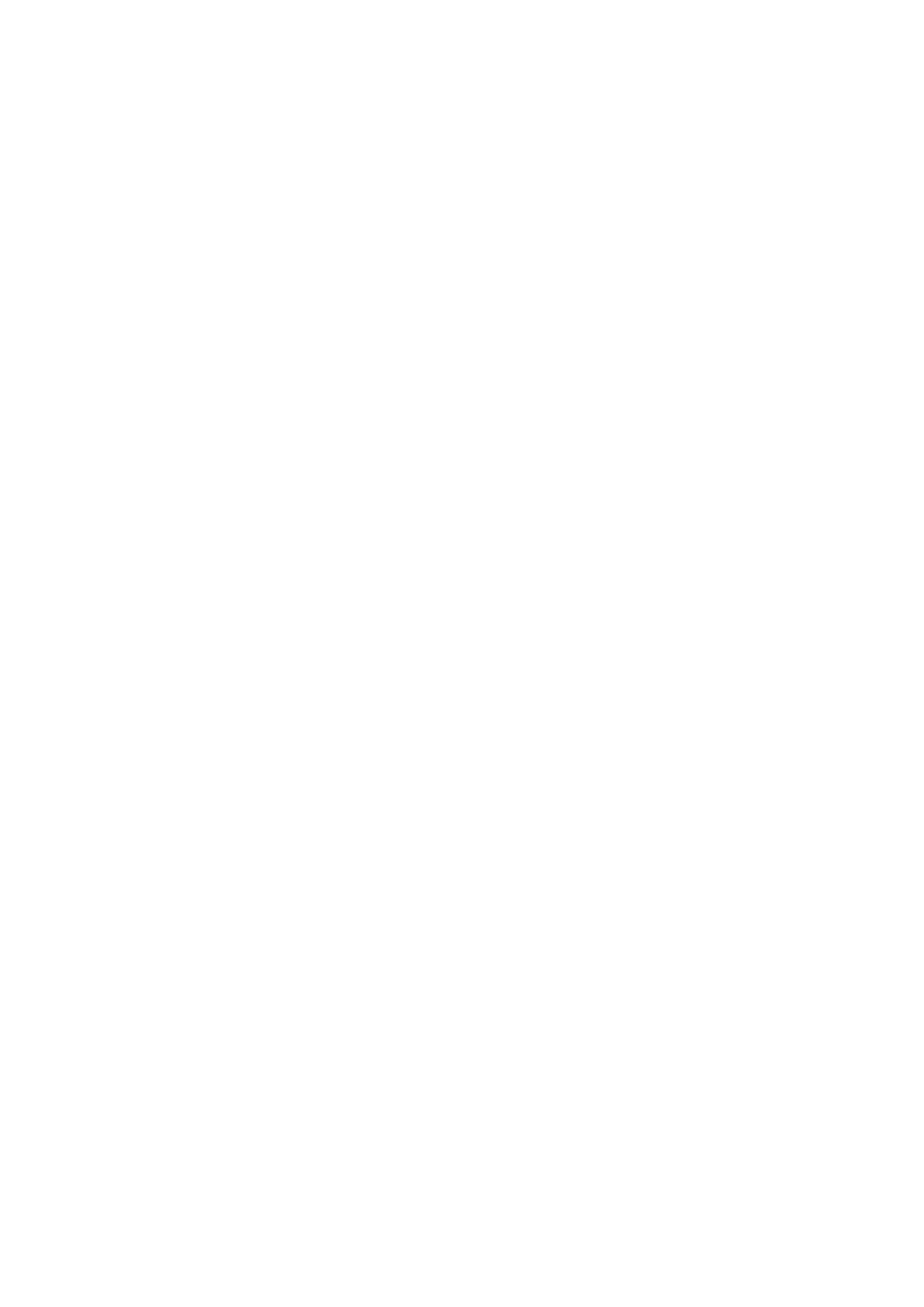*I certify that this public bill, which originated in the Legislative Assembly, has finally passed the Legislative Council and the Legislative Assembly of New South Wales.*

> *Clerk of the Legislative Assembly. Legislative Assembly, Sydney, , 2012*



New South Wales

# **State Revenue Legislation Amendment Bill 2012**

Act No , 2012

An Act to make miscellaneous changes to certain State revenue legislation.

*I have examined this bill and find it to correspond in all respects with the bill as finally passed by both Houses.*

*Assistant Speaker of the Legislative Assembly.*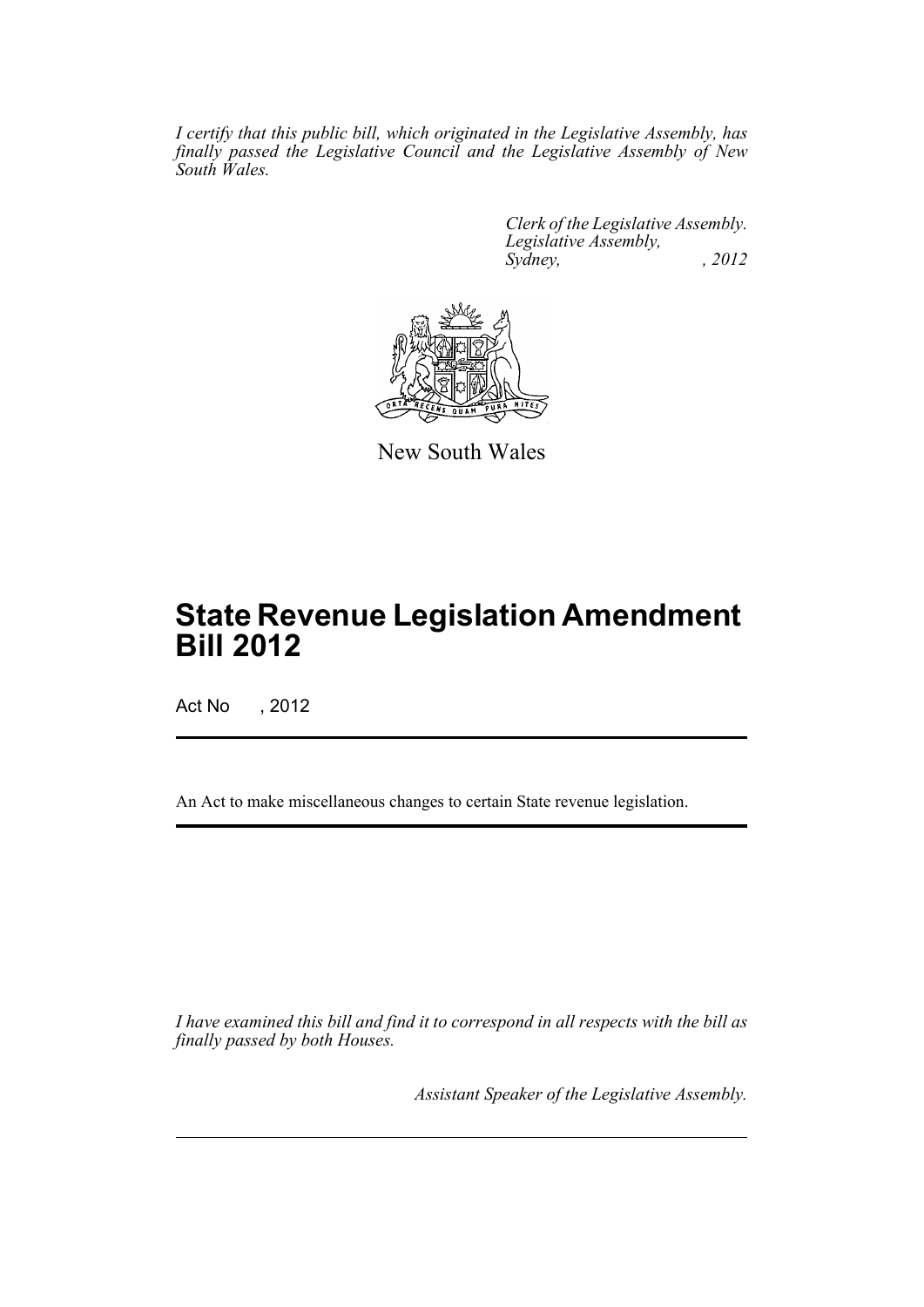## <span id="page-3-0"></span>**The Legislature of New South Wales enacts:**

## **1 Name of Act**

This Act is the *State Revenue Legislation Amendment Act 2012*.

## <span id="page-3-1"></span>**2 Commencement**

- (1) This Act commences on the date of assent to this Act, except as provided by subsection (2).
- (2) The following provisions commence, or are taken to have commenced, on the dates indicated:
	- (a) Schedule 1 [17], [18] and [22]—1 July 2012,
	- (b) Schedule 3—1 July 2012.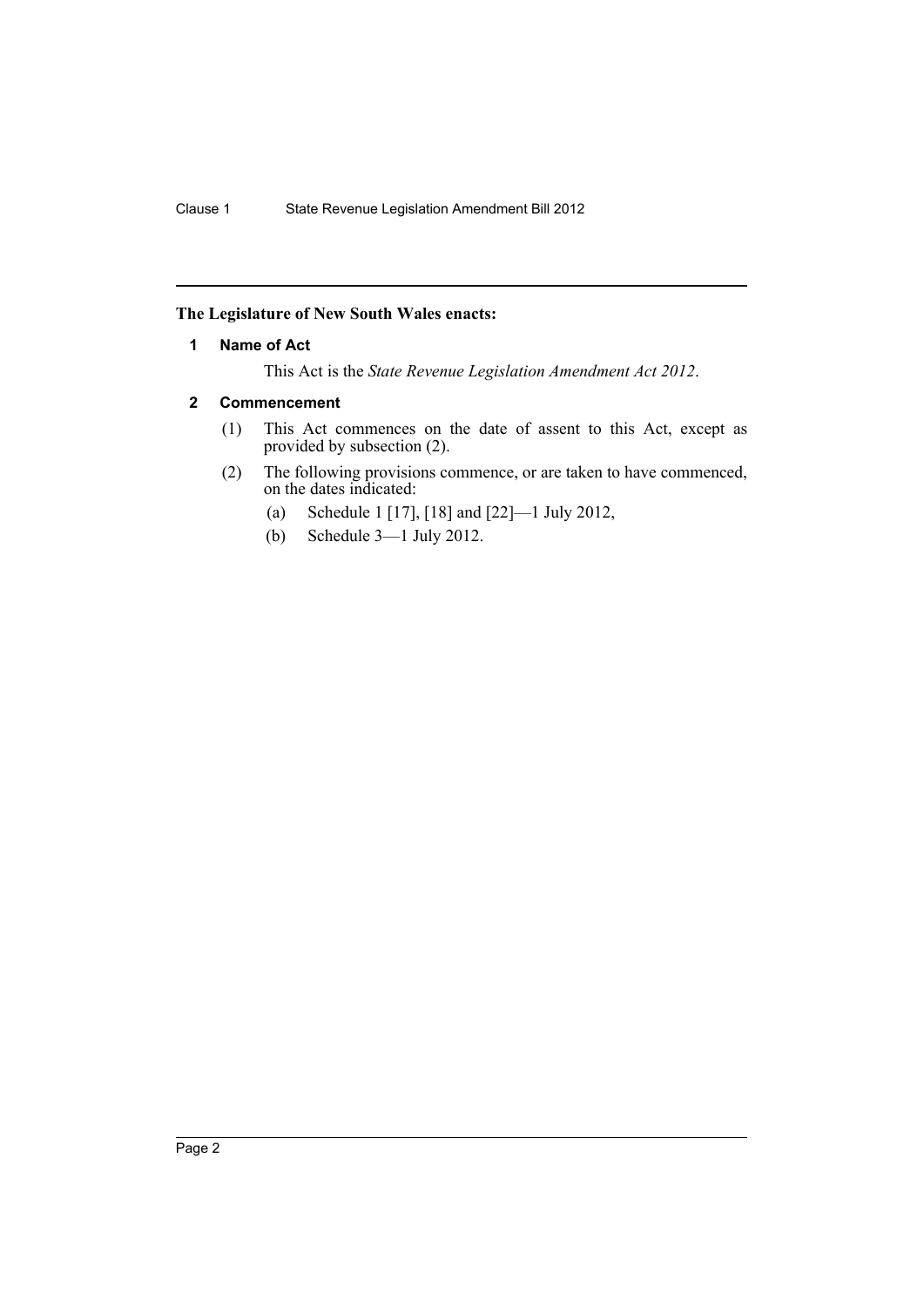Amendment of Duties Act 1997 No 123 Schedule 1

# <span id="page-4-0"></span>**Schedule 1 Amendment of Duties Act 1997 No 123**

### **[1] Section 18 No double duty**

Insert after section 18 (3):

**Note.** Section 64C also provides for a duty concession in respect of a transfer of dutiable property that is made in partial conformity with an agreement for the sale or transfer of the property. The concession applies if the interest in the property transferred to the transferee is not identical to the interest agreed to be transferred to the transferee under the agreement.

#### **[2] Section 62A Transfers to self managed superannuation funds**

Renumber section 62A (2) as section 62A (3A) and insert after section  $62A(3)$ .

## **[3] Section 62A (3) (b)**

Insert "is to be held solely for the benefit of the transferor and" after "the property".

#### **[4] Section 62A (3A) (as renumbered by item [2])**

Omit "held by the trustee of a superannuation fund is held solely for the benefit of the transferor".

Insert instead "is held solely for the benefit of a transferor".

### **[5] Section 62A (5)–(7)**

Insert after section 62A (4):

- (5) A superannuation fund that has not been confirmed as a complying superannuation fund may be treated as a complying superannuation fund for the purposes of this section only if the trustee is satisfied, at the time a liability for duty arises, that the fund will be confirmed as a complying superannuation fund.
- (6) A superannuation fund is *confirmed* as a complying superannuation fund when the Regulator first gives a notice to the trustee under section 40 of the *Superannuation Industry (Supervision) Act 1993* of the Commonwealth stating that the fund is a complying superannuation fund.
- (7) The Chief Commissioner may assess or reassess the duty chargeable in respect of a transfer or agreement to transfer if the Chief Commissioner is not satisfied that the superannuation fund was a complying superannuation fund at the time the liability for duty arose.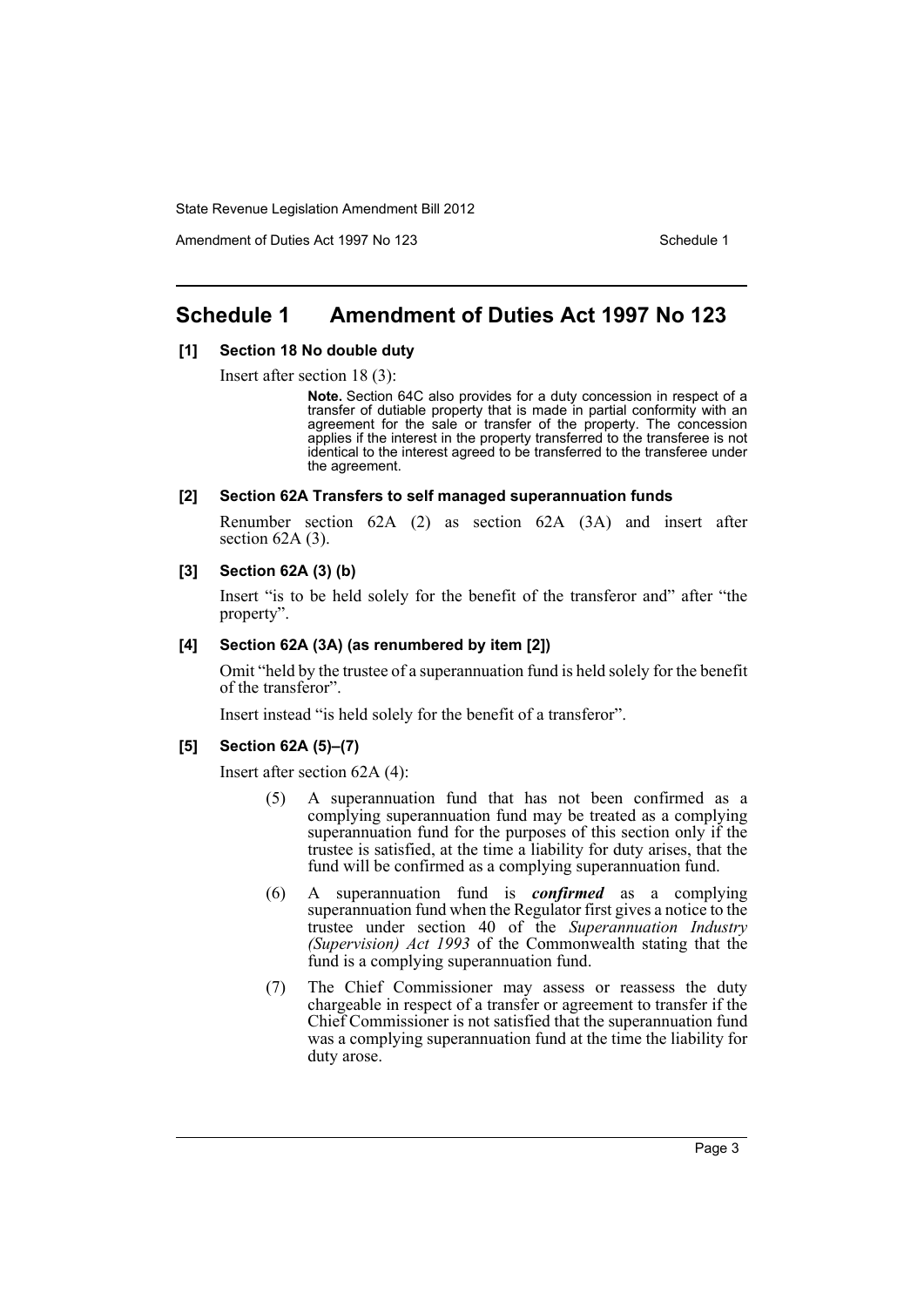Schedule 1 Amendment of Duties Act 1997 No 123

### **[6] Section 63 Deceased estates**

Omit section 63 (1) (b).

### **[7] Section 63 (1) (c)**

Omit "to". Insert instead "by".

#### **[8] Section 63 (2A)**

Insert after section 63 (2):

(2A) A transmission application made by a beneficiary under a will, with the consent of the legal personal representative of a deceased person, is taken, for the purposes of this section, to be a transfer of dutiable property by the legal personal representative to the beneficiary.

## **[9] Section 63 (4)**

Omit ", consent".

## **[10] Section 64C**

Insert after section 64B:

## **64C Transfers made in partial conformity with agreements**

- (1) The duty chargeable in respect of a transfer of dutiable property is to be calculated in accordance with this section if:
	- (a) the transfer is made in partial conformity with an agreement for transfer or sale of the dutiable property, and
	- (b) the duty chargeable in respect of the agreement has been paid.
- (2) A transfer is made in partial conformity with an agreement for transfer or sale if the transfer conforms with the agreement, apart from the fact that a share in the dutiable property transferred to one or more of the transferees under the transfer exceeds the share agreed to be transferred to the relevant transferee under the agreement.
- (3) Duty is to be charged only on the excess proportion of the dutiable value of the dutiable property transferred.
- (4) The *excess proportion* is the proportion, or the total of the proportions, by which the share or shares in the dutiable property transferred to each transferee exceed the share or shares in the dutiable property (if any) agreed to be transferred to each transferee.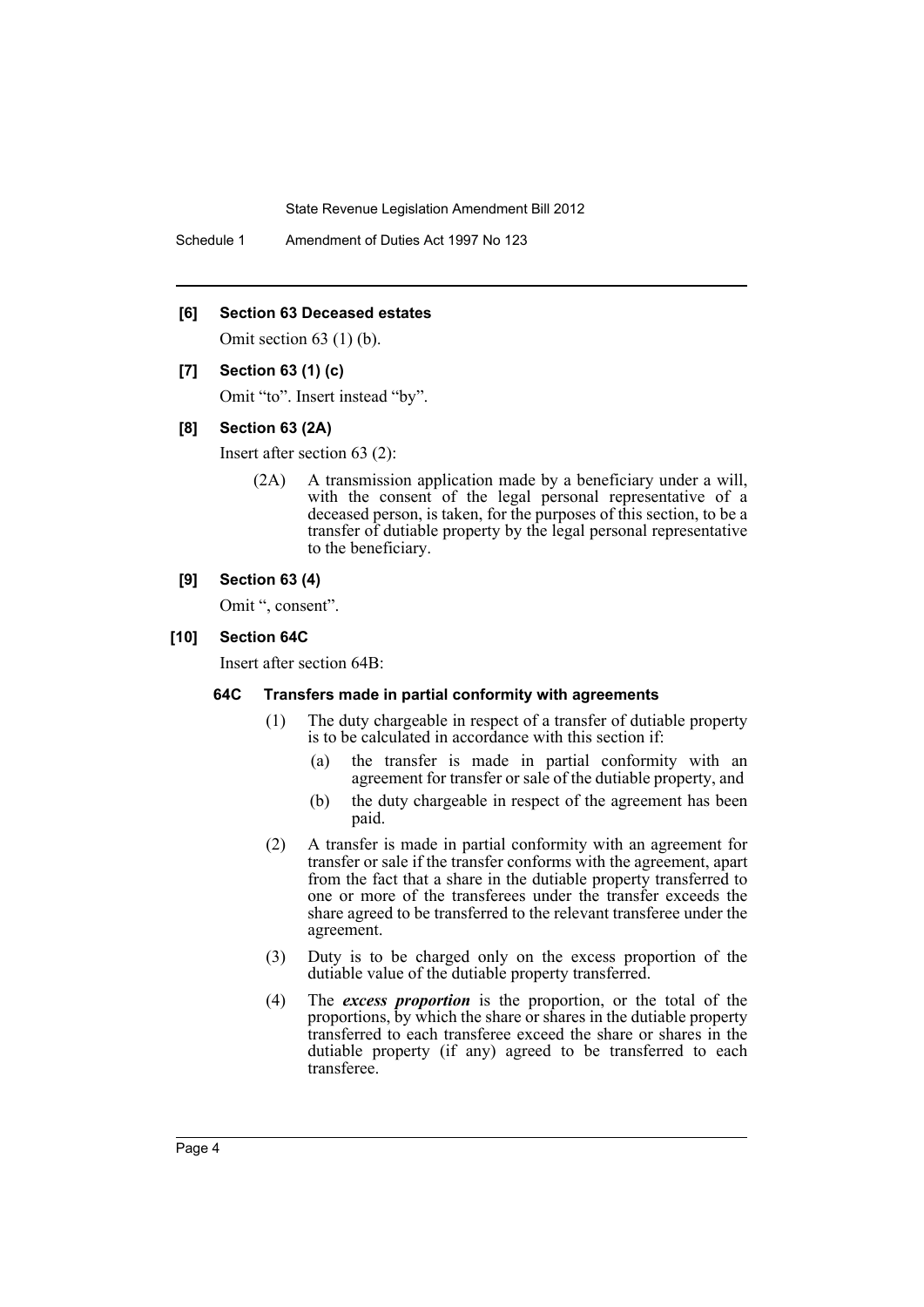Amendment of Duties Act 1997 No 123 Schedule 1

- (5) If a share in dutiable property is transferred to a transferee who was not a transferee under the agreement for transfer or sale, this section applies as if the share agreed to be transferred to that transferee is nil.
- (6) This section does not apply if section 18 (3) applies in respect of the transfer.

**Note.** Example 1: An agreement provides for the transfer of dutiable property to 3 purchasers as equal tenants in common. Accordingly, the share of the dutiable property agreed to be transferred to each purchaser is one-third each. When the property is transferred, it is transferred to only 2 of the purchasers so that each purchaser acquires a one-half share. The shares transferred exceed the shares agreed to be transferred. That is, each purchaser has acquired a one-half share in the property instead of a one-third share. The excess proportion is the total of the proportions by which the shares transferred to the transferees exceed the shares agreed to be transferred. The total of (one-half minus one-third) and (one-half minus one-third) is one-third. Duty is charged on one-third of the dutiable value of the property transferred.

Example 2: An agreement provides for the transfer of dutiable property to 2 purchasers as equal tenants in common. Accordingly, the share of the dutiable property agreed to be transferred to each purchaser is one-half each. When the property is transferred, it is transferred to 3 transferees so that each transferee acquires a one-third share. The 2 one-third shares transferred to the original purchasers under the agreement do not exceed the shares agreed to be transferred. The excess proportion is the proportion by which the share transferred to the new transferee (one-third) exceeds the share agreed to be transferred (nil). Duty is charged on one-third of the dutiable value of the property transferred.

## **[11] Section 65 Exemptions from duty**

Omit section 65 (1) (f).

**[12] Section 67 Exemptions—transfers to married couples and de facto partners**

Omit the section.

**[13] Section 68 Exemptions—break-up of marriages and other relationships** Insert after section 68 (3):

(3A) **Superannuation interests**

No duty is chargeable under this Chapter on a dutiable transaction that is a transfer of, or an agreement to transfer, dutiable property from the trustee or custodian of the trustee of a complying superannuation fund to the trustee or custodian of the trustee of another complying superannuation fund if:

(a) the dutiable property is a superannuation interest (within the meaning of the *Family Law Act 1975* of the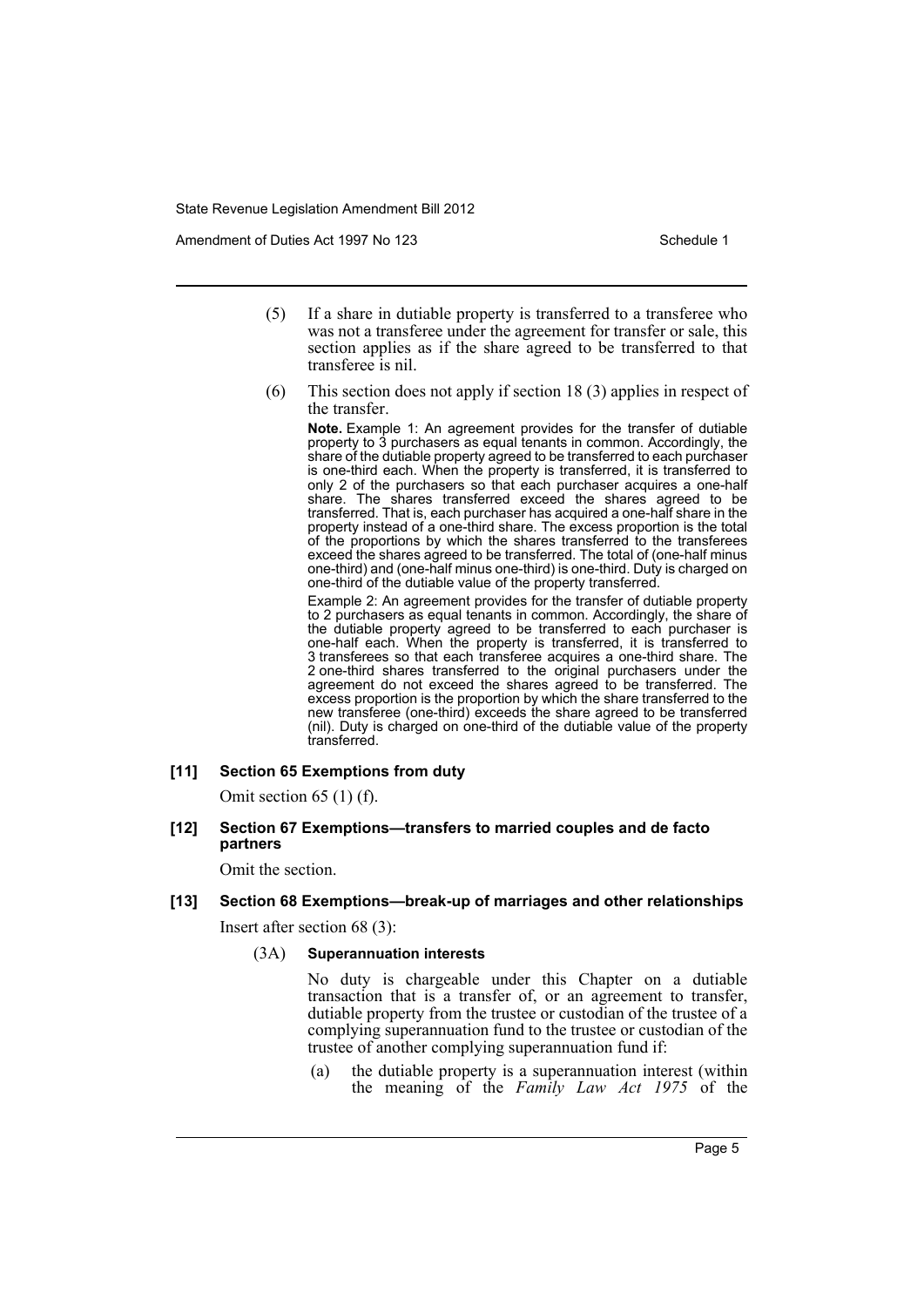Commonwealth) of a party to a marriage or de facto relationship that:

- (i) has been dissolved or annulled or has, in the opinion of the Chief Commissioner, broken down irretrievably (in the case of a marriage), or
- (ii) has, in the opinion of the Chief Commissioner, broken down (in the case of a de facto relationship), and
- (b) the dutiable property is to be held solely for the purpose of providing a retirement benefit to the other party to the marriage or relationship, and
- (c) the transfer or agreement is effected by or in accordance with a financial agreement that is binding on the parties to the agreement, or an order of a court, under the *Family Law Act 1975* of the Commonwealth.

## **[14] Chapter 2, Part 8, heading**

Omit the heading. Insert instead:

## **Part 8 Other exemptions and concessions**

## **[15] Chapter 2, Part 8, Division 4**

Insert after Division 3:

## **Division 4 Transfers between married couples and de facto partners**

#### **104A Meaning of "residential land"**

- (1) In this Division, *residential land* means:
	- (a) a parcel of land on which there is:
		- (i) one single dwelling or one flat, or
		- (ii) one single dwelling, or one flat, and a shop, or
		- (iii) a building under construction that, when completed, will constitute one single dwelling or one flat (or one single dwelling, or one flat, and a shop), or
	- (b) a strata lot, if it is lawfully occupied as a separate dwelling, or suitable for lawful occupation as a separate dwelling, or
	- (c) a land use entitlement, if it confers an entitlement to occupy a building, or part of a building, as a separate dwelling, or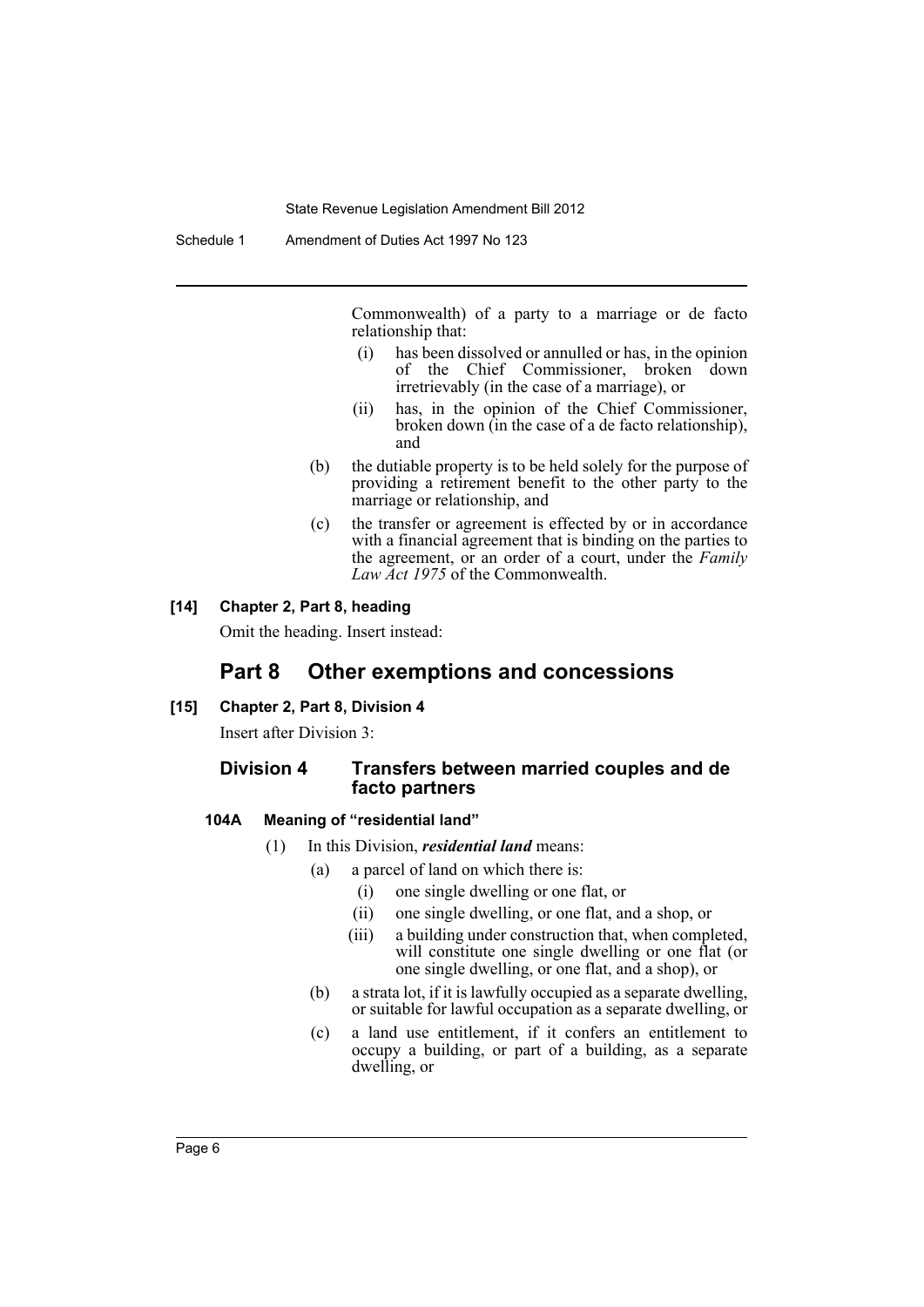Amendment of Duties Act 1997 No 123 Schedule 1

- (d) a parcel of vacant land that is zoned or otherwise designated for use under an environmental planning instrument (within the meaning of the *Environmental Planning and Assessment Act 1979*) for residential or principally residential purposes.
- (2) Land does not cease to be regarded as land on which there is one single dwelling, or one flat, merely because the land is also used or is capable of being used for the purpose of one other residential occupancy, if that residential occupancy is an excluded residential occupancy.
- (3) In this section:

*excluded residential occupancy* means:

- (a) one room or one flat, or
- (b) one room and one flat, or
- (c) one suite of rooms (not being a flat), each room of which all occupants of the suite are entitled to occupy, or
- (d) one suite of rooms (not being a flat), each room of which all occupants of the suite are entitled to occupy, and one room, or
- (e) 2 rooms, each of which is separately occupied.

*flat* means a room or suite of rooms (whether or not forming part of a building or a detached building):

- (a) occupied or used as a separate dwelling, or
- (b) so constructed, designed or adapted as to be capable of being occupied or used as a separate dwelling,

but does not include a single dwelling, a strata lot or a dwelling, or portion of a building, that is occupied under a land use entitlement.

*single dwelling* means a house:

- (a) occupied or used as a separate dwelling, or
- (b) so constructed, designed or adapted as to be capable of being occupied or used as a separate dwelling,

but does not include a strata lot or a property commonly known as a shop and dwelling.

## **104B Exemption—transfer of residential land**

(1) No duty is chargeable under this Chapter on a transfer, or an agreement for the sale or transfer, of residential land if: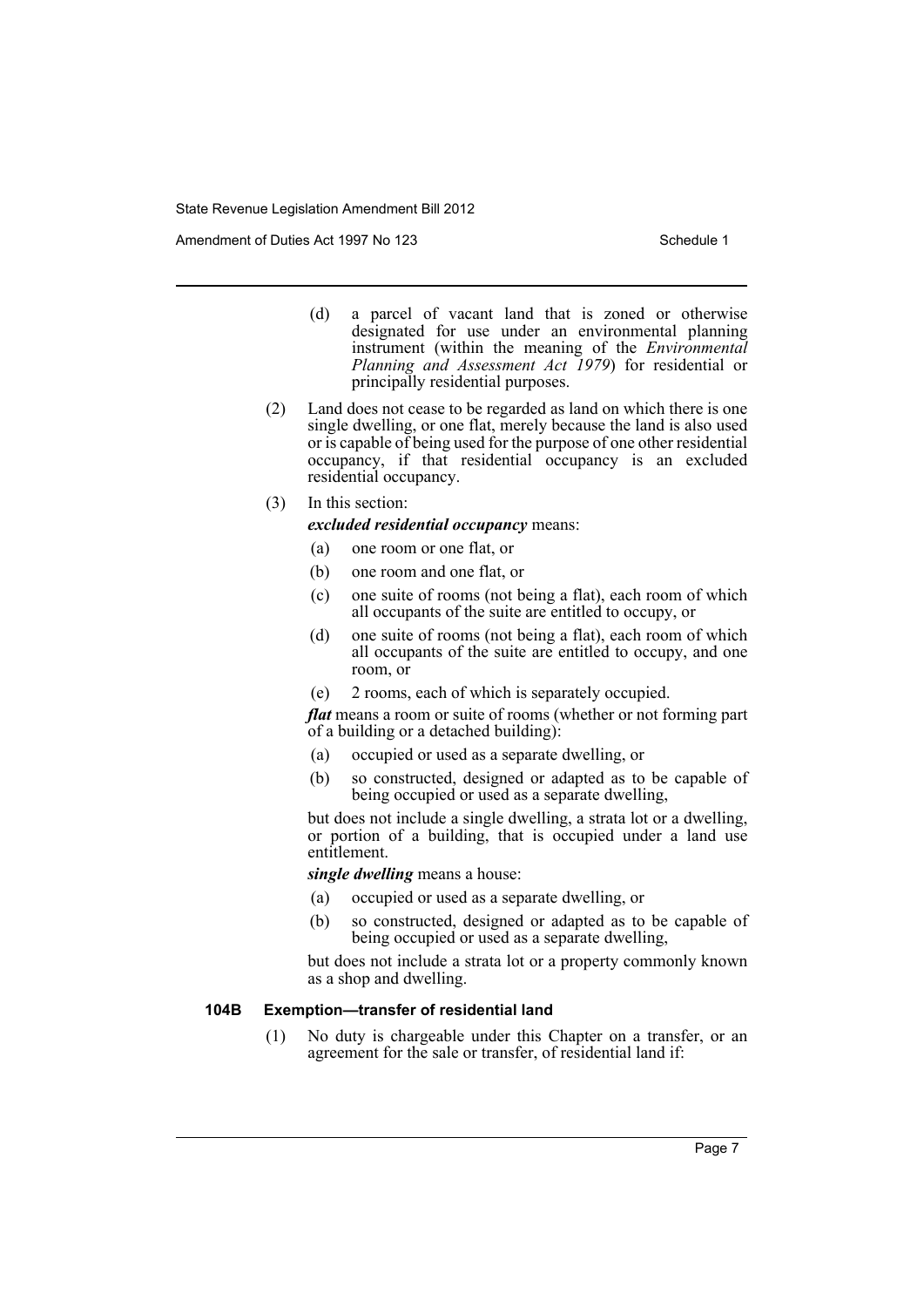- (a) as a result of the transfer or agreement, the property is or will be held by a married couple or de facto partners as joint tenants or as tenants in common in equal shares, and
- (b) the residential land:
	- (i) is land on which there is a dwelling that, when the transfer of dutiable property occurs, is used as the principal place of residence of the married couple or de facto partners, or
	- (ii) is a parcel of vacant land, or land on which there is a building under construction, and the married couple or de facto partners intend to use the residential land as the site of a dwelling to be used as their principal place of residence, and
- (c) the residential land is used solely for residential purposes and not for any other purpose (such as a commercial, industrial or professional purpose), and
- (d) both the transferor and the transferee are the married couple or one of them or the de facto partners or one of them and no other person is a party to the transfer, and
- (e) in the case of de facto partners, the parties to the relationship have lived in the relationship for at least 2 years before the date of the transfer.
- (2) For the purposes of subsection (1) (c), the use of not more than one room on the land for a non-residential purpose is to be disregarded, if the use relates to a business or undertaking that is primarily conducted elsewhere.
- (3) Land may be the subject of an exemption under this section even if it is partly held by another person who is not a part of the married couple or one of the de facto partners.

#### **104C Concession—transfer of land used as principal place of residence and for other purposes**

- (1) If a transfer or agreement for transfer of residential land would be exempt from duty under section 104B, but for the fact that the land has been used or is intended to be used for a purpose other than a residential purpose, the duty chargeable on the transfer or agreement is to be calculated after reducing the dutiable value of the land by the residential apportionment factor.
- (2) The residential apportionment factor is calculated by subtracting the non-residential apportionment factor from 1.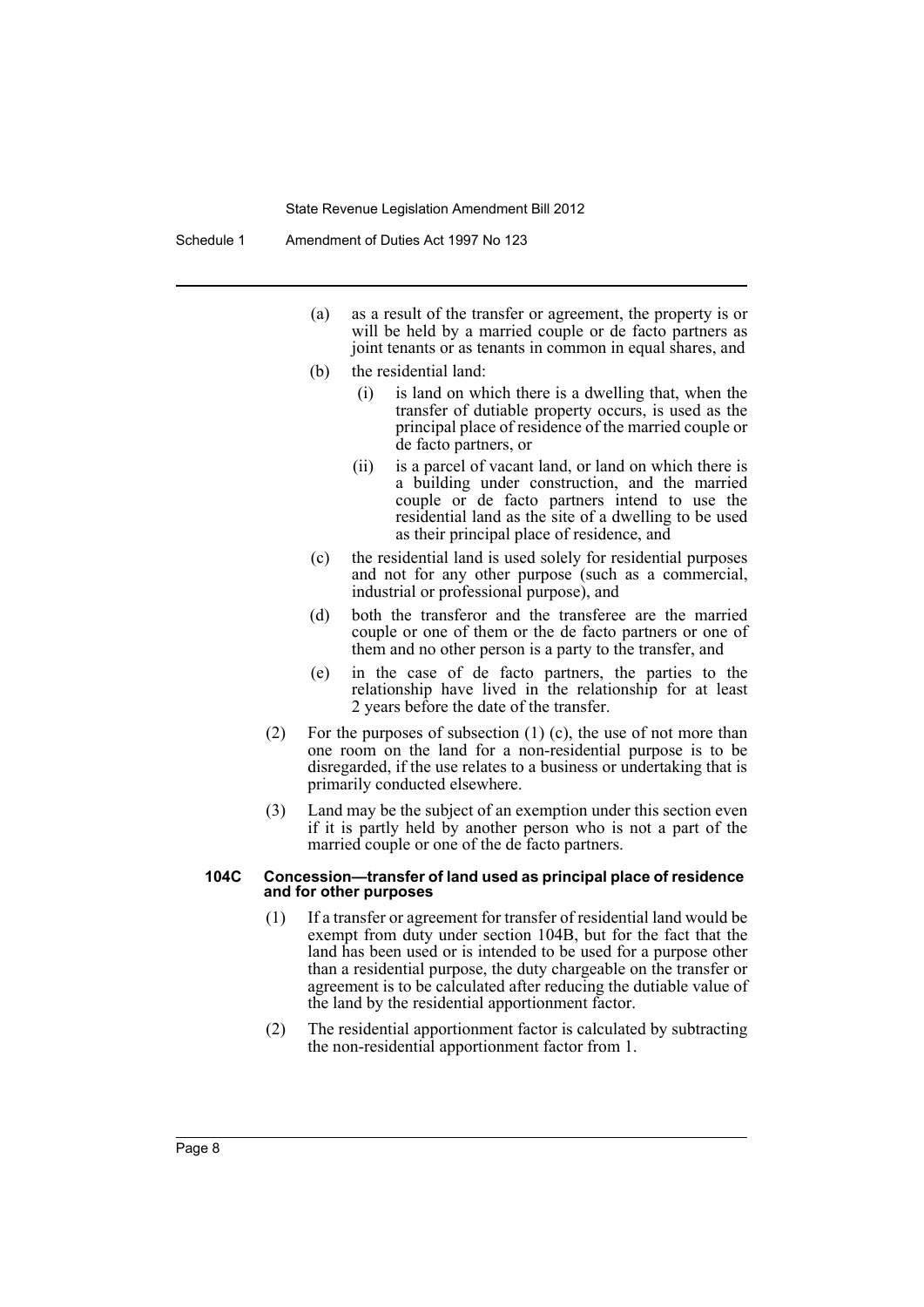Amendment of Duties Act 1997 No 123 Schedule 1

- (3) The non-residential apportionment factor is:
	- (a) if the land is mixed development land or mixed use land and there is an apportionment factor entered in the Register of Land Values in respect of the land value of the land under Division 5 or 5A of Part 1B of the *Valuation of Land Act 1916*—that apportionment factor, or
	- (b) if paragraph (a) is not applicable—such other apportionment factor as the Chief Commissioner considers fair and reasonable to reflect the use of the land for non-residential purposes, subject to subsections (4) and (5).
- (4) If there is no apportionment factor entered in the Register of Land Values in respect of the land value of the land, and the land is mixed development land or mixed use land, the Chief Commissioner may request the Valuer-General to determine the apportionment factor in respect of the land concerned.
- (5) If a request is made under subsection (4):
	- (a) the Valuer-General must determine the apportionment factor concerned and enter it in the Register of Land Values under the *Valuation of Land Act 1916*, and
	- (b) that apportionment factor is to be applied as the non-residential apportionment factor in respect of the residential land.

**Note.** Divisions 5 and 5A of Part 1B of the *Valuation of Land Act 1916* allow objections to be made against the amount of the apportionment factor.

- (6) Duty on the transfer or agreement is to be charged at the general rate provided for by section 32. Sections 32A–32C do not apply.
- (7) In this section:

*mixed development land* has the same meaning as in Division 5 of Part 1B of the *Valuation of Land Act 1916*.

*mixed use land* has the same meaning as in Division 5A of Part 1B of the *Valuation of Land Act 1916*.

## **[16] Section 159A**

Insert after section 159:

### **159A Inclusion of land holdings recently transferred**

(1) For the purposes of determining whether a person who acquires an interest in a private unit trust scheme or private company makes a relevant acquisition, the land holdings of the unit trust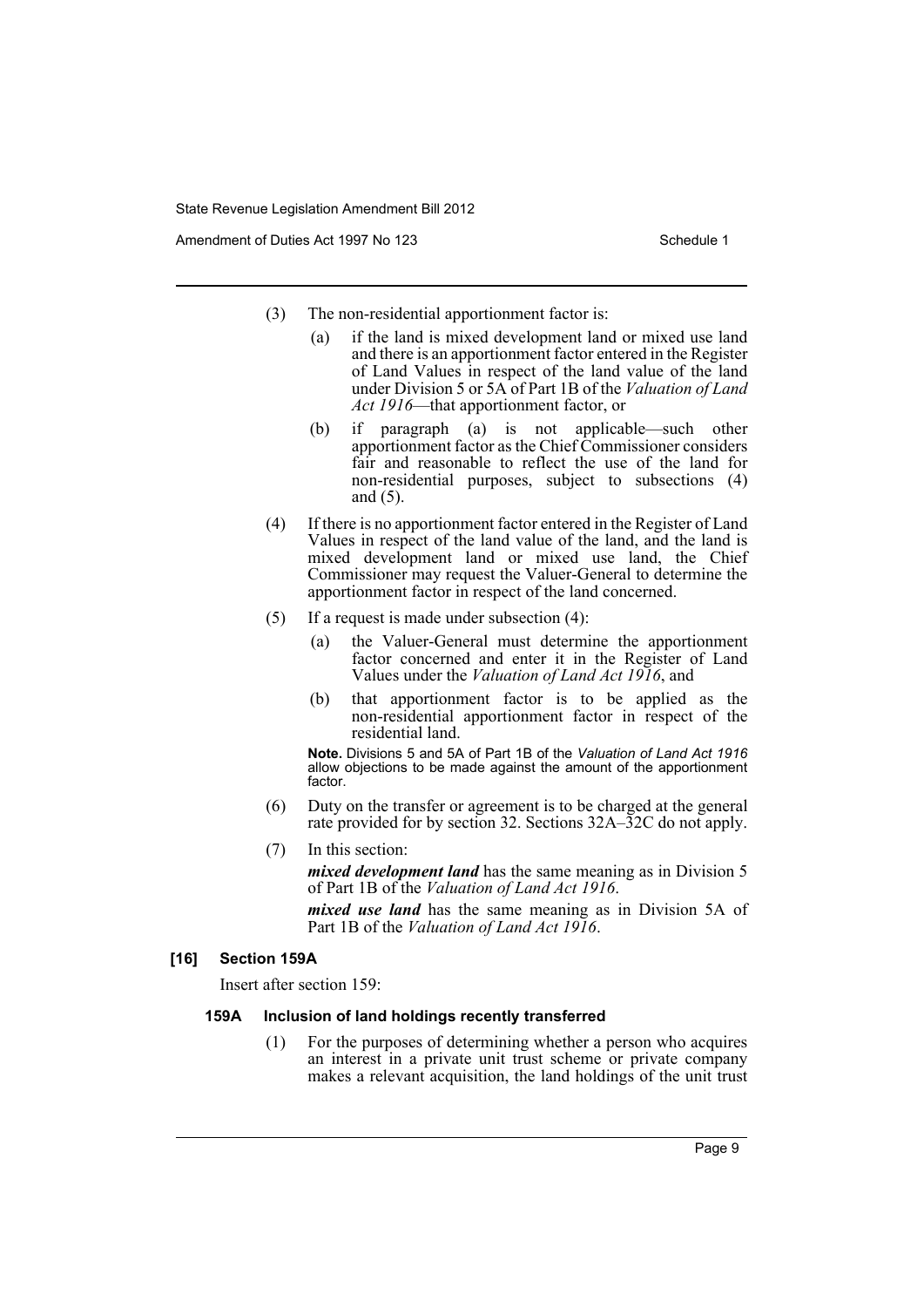Schedule 1 Amendment of Duties Act 1997 No 123

scheme or company are taken to include any land holdings of the unit trust scheme or company, or of a linked entity of the unit trust scheme or company, that were recently transferred:

- (a) to the person, or
- (b) to a person who is an associated person when the acquisition occurs and was an associated person when the transfer of the land holding occurred.
- (2) A land holding is *recently transferred* if it is transferred within 12 months before the acquisition is made.
- (3) The duty payable under this Chapter in respect of the acquisition is to be reduced by the amount of ad valorem duty (if any) paid in respect of the transfer under Chapter 2.

## **[17] Section 163C Exemption for "top hatting" arrangements** Omit the section.

# **[18] Chapter 11, Part 1**

Insert before section 274:

# **Part 1 Corporate reconstructions and consolidations**

## **273A Definitions**

(1) In this Part:

*corporate consolidation transaction*—see section 273D. *corporate group*—see section 273E.

*corporate reconstruction transaction*—see section 273C.

*corporation* includes a unit trust scheme.

*security*, of a corporation, means:

- (a) in the case of a corporation other than a unit trust scheme, an issued share of the corporation, or
- (b) in the case of a unit trust scheme, a unit issued under the scheme.
- (2) A reference in this Part to anything done by or held by a unit trust scheme (including any voting control held by a unit trust scheme) is a reference to anything done by or held by a trustee of the unit trust scheme as trustee of that unit trust scheme.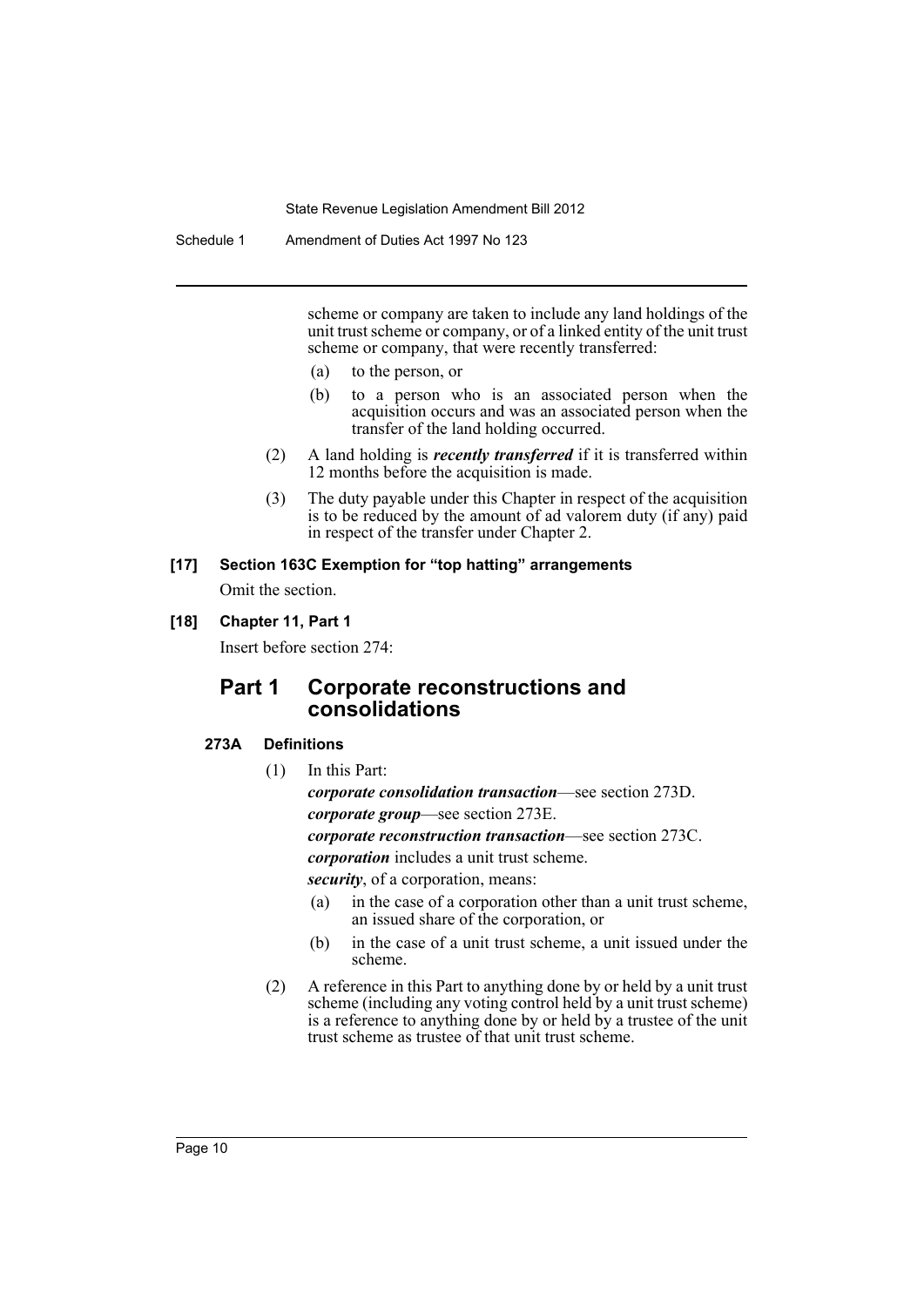Amendment of Duties Act 1997 No 123 Schedule 1

#### **273B Exemption for corporate reconstruction and corporate consolidation transactions**

- (1) Duty under this Act is not chargeable on a transaction if the Chief Commissioner is satisfied, on application by a party to the transaction, that:
	- (a) the transaction is a corporate reconstruction transaction, and
	- (b) the transaction, or the series of transactions of which the transaction is a part, is undertaken for the purpose of either or both of the following:
		- (i) changing the structure of a corporate group,
		- (ii) changing the holding of assets within a corporate group, and
	- (c) the transaction, or the series of transactions of which the transaction is a part:
		- (i) is not undertaken for a purpose of avoiding or reducing duty under this Act on another transaction, and
		- (ii) is not undertaken for the sole or dominant purpose of avoiding or reducing a liability for tax, other than duty under this Act, under a law of an Australian jurisdiction.
- (2) Duty under this Act is not chargeable on a transaction if the Chief Commissioner is satisfied, on application by a party to the transaction, that the transaction is a corporate consolidation transaction.

## **273C Corporate reconstruction transaction**

For the purposes of this Part, a *corporate reconstruction transaction* means:

- (a) a transfer, or agreement for sale or transfer, of dutiable property between corporations that are members of the same corporate group, or
- (b) a surrender of an interest in land by a corporation to a corporation who is a member of the same corporate group, or
- (c) a vesting of dutiable property if the dutiable property was held, immediately before the vesting, and continues to be held, immediately after the vesting, by corporations who are members of the same corporate group, or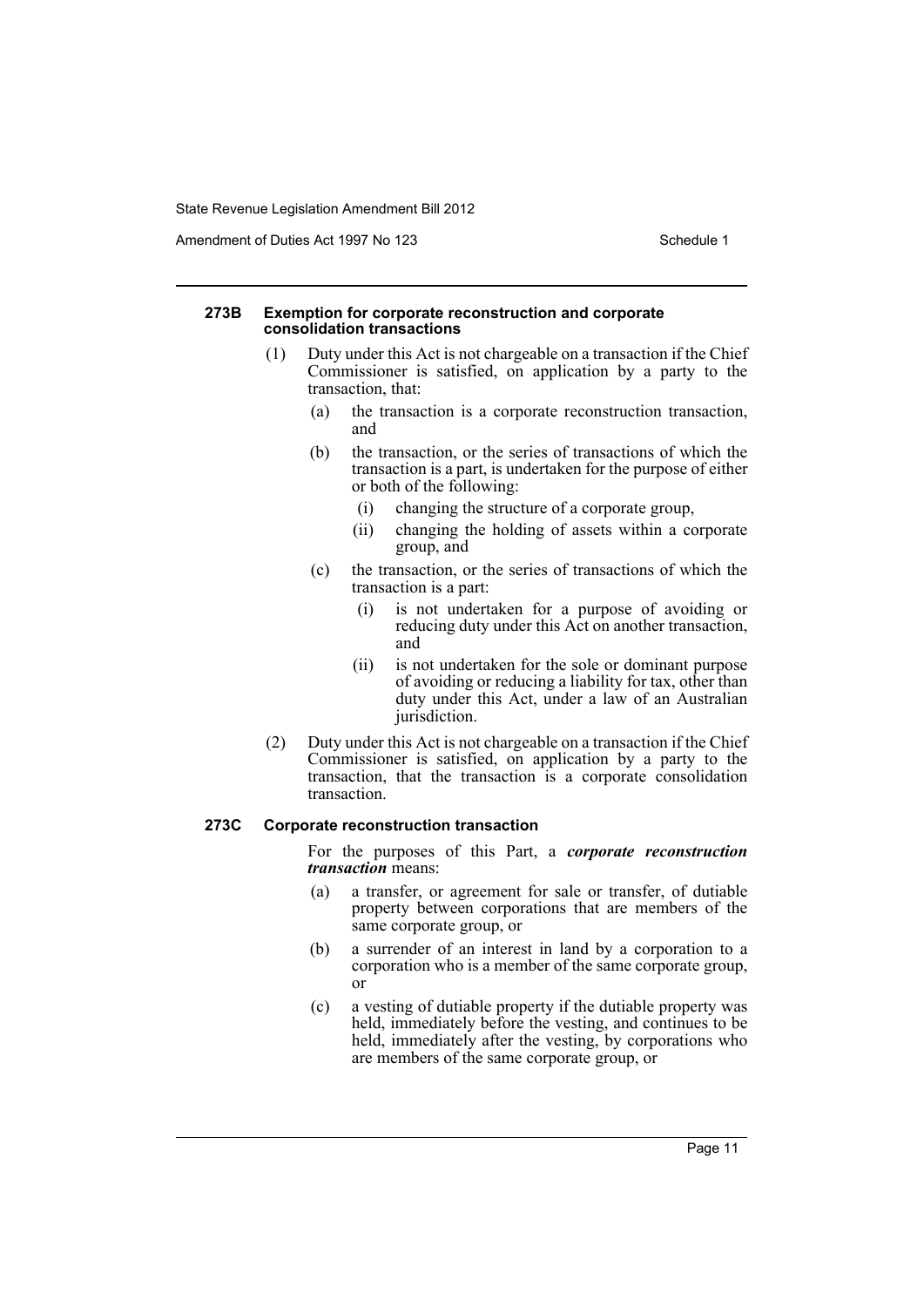Schedule 1 Amendment of Duties Act 1997 No 123

- (d) an acquisition of an interest in a landholder (within the meaning of Chapter 4) by a corporation if the interest is acquired from another corporation who is a member of the same corporate group, or
- (e) an application to register a motor vehicle as a result of a transfer of the vehicle between corporations who are members of the same corporate group.

#### **273D Corporate consolidation transaction**

- (1) For the purposes of this Part, a *corporate consolidation transaction* means an acquisition of an interest in a landholder (within the meaning of Chapter 4) that:
	- (a) is made to interpose a corporation (*the head corporation*) between another corporation (*the affected corporation*) and the holders of the affected corporation's securities, and
	- (b) is an acquisition of securities of:
		- (i) the affected corporation by the head corporation for which the only consideration given by the head corporation is the issue or transfer of its securities to the person from whom the affected corporation's securities were acquired, or
		- (ii) the head corporation by a holder of securities of the affected corporation.
- (2) An acquisition of an interest in a landholder is not a corporate consolidation transaction if, immediately before the acquisition, the head corporation held dutiable property or a vehicle or an interest in a corporation.
- (3) An acquisition of an interest in a landholder is not a corporate consolidation transaction unless, immediately after the issue or transfer of the head corporation's securities:
	- (a) each person who holds those securities (*a security holder*) is a person who held securities of the affected corporation immediately before the securities of the affected corporation were acquired by the head corporation, and
	- (b) the proportion of those securities held by each security holder is the same as proportion of the securities of the affected corporation held by each security holder before the issue or transfer.

#### **273E Meaning of "corporate group"**

(1) For the purposes of this Part, a *corporate group* consists of a parent corporation and its subsidiaries.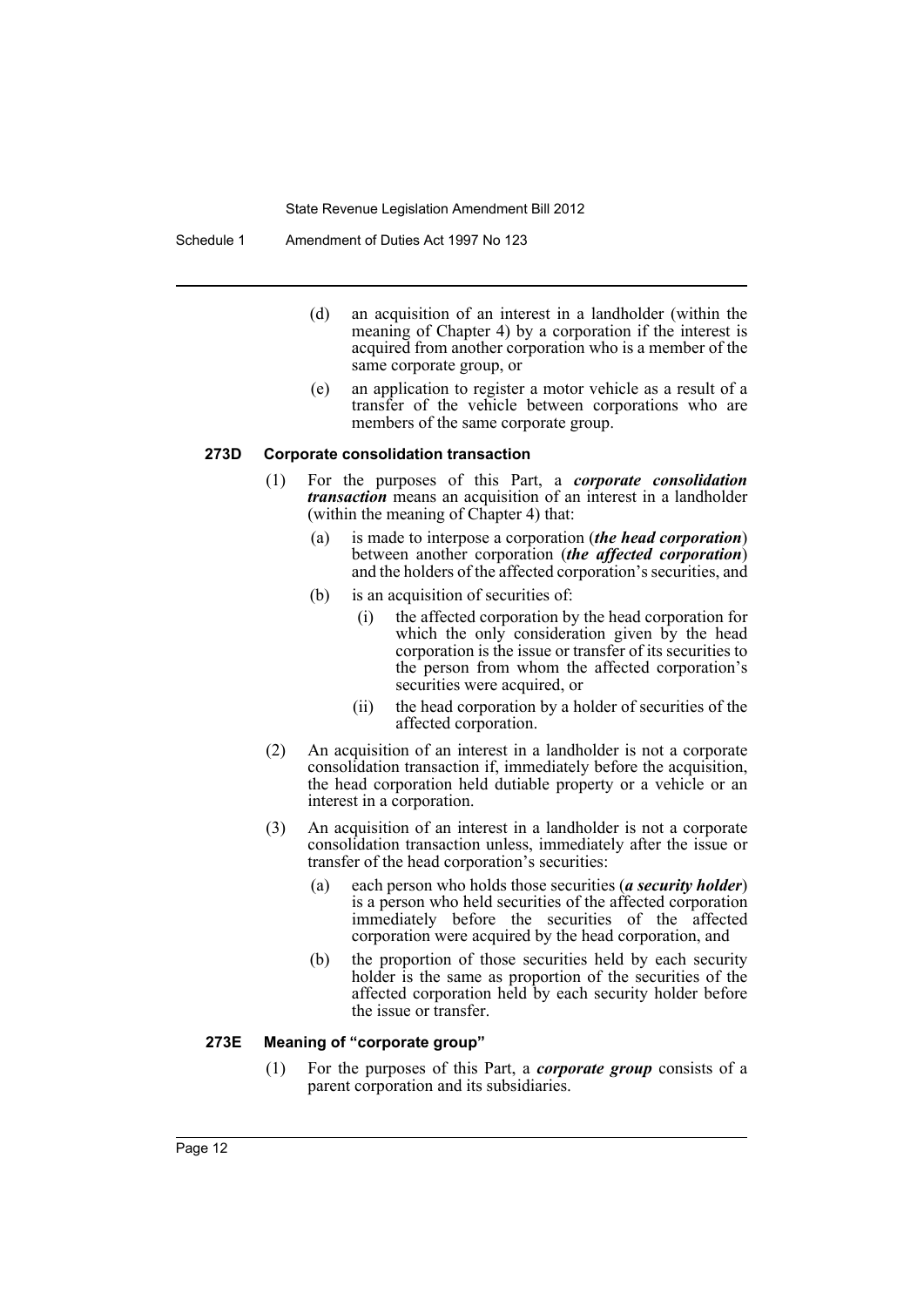Amendment of Duties Act 1997 No 123 Schedule 1

- (2) A corporation is the *parent corporation* of another corporation (which is the *subsidiary* of the first corporation) if the first corporation, directly or indirectly:
	- (a) holds at least 90% of the securities of the other corporation, and
	- (b) holds voting control over the other corporation.
- (3) The first corporation holds *voting control* over the other corporation if the first corporation has the ability to cast, or control the casting of, at least 90% of the maximum number of votes that may be cast at a general meeting of that corporation (other than votes to which a person is entitled under the provisions of a debenture or trust deed securing the issue of a debenture).
- (4) The corporate group for a corporation, all of the securities of which are stapled to the securities of one or more other corporations, includes all of those other corporations and their subsidiaries.
- (5) A corporation that is a unit trust scheme is taken to be a member of a corporate group for the purposes of a corporate reconstruction transaction if the transaction is between the trustee of the unit trust scheme, acting as trustee of the scheme, and another corporation that is a member of the same corporate group as the unit trust scheme.
- (6) A corporation is not a member of a corporate group for the purposes of a corporate reconstruction transaction if the corporation is acting in the capacity of trustee of:
	- (a) a unit trust scheme that is not a member of the same corporate group as the other party to the transaction, or
	- (b) a discretionary trust, or
	- (c) a trust (not being a unit trust scheme) for any person who is not a member of the corporate group.

## **273F Applications for exemptions**

- (1) An application for an exemption from duty for a corporate reconstruction transaction or a corporate consolidation transaction is to be made to the Chief Commissioner:
	- (a) in the approved form, and
	- (b) before the date of the transaction or no later than 5 years after the date of assessment of the transaction.
- (2) An exemption may be granted with or without conditions.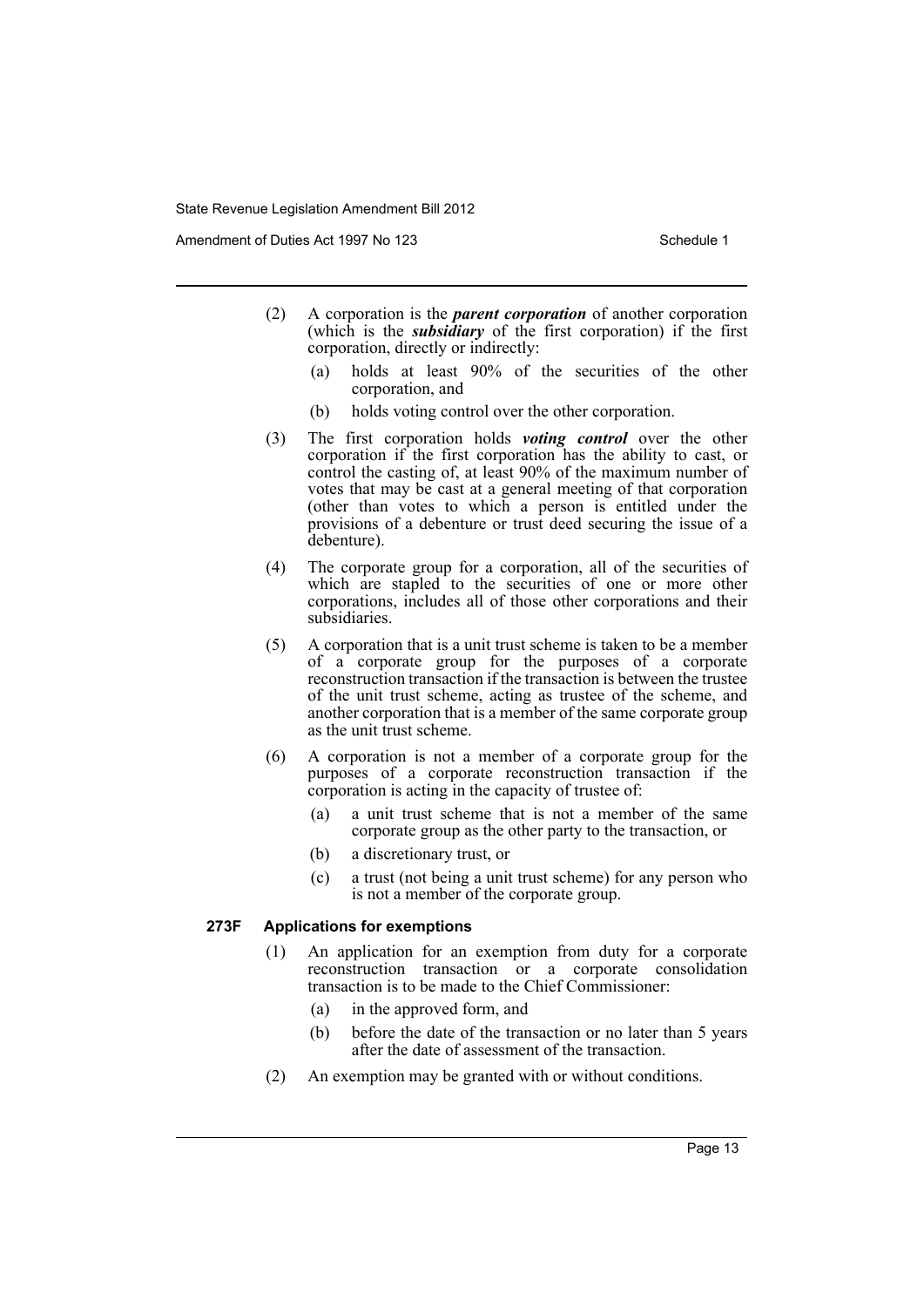Schedule 1 Amendment of Duties Act 1997 No 123

- (3) It is a condition of every exemption granted in relation to an application made before the date of the relevant transaction that the applicant must notify the Chief Commissioner in writing as soon as practicable if there is any material change on or before that date in the matters disclosed in the application.
- (4) The Chief Commissioner must reassess any duty charged on a transaction if an exemption is granted after the date of assessment of the transaction.
- (5) The Chief Commissioner may revoke an exemption for a corporate reconstruction transaction if the Chief Commissioner is satisfied, because of new information not disclosed in the application for exemption, that the exemption should not have been granted.
- (6) The Chief Commissioner must assess the liability for duty on a corporate reconstruction transaction for which an exemption is revoked and each member (at the date of the transaction) of the corporate group to which the transaction relates is jointly and severally liable to pay the duty chargeable on the transaction.

# **Part 2 Other exemptions**

## **[19] Section 274 Transfer of certain business property between family members**

Omit "an ancestor" wherever occurring in section 274 (1) and (2).

Insert instead "a member of the family".

## **[20] Section 274 (2) (b)**

Omit "ancestor". Insert instead "member of the family of the transferee".

## **[21] Section 274 (6)**

Omit the definition of *ancestor*. Insert instead:

*member*, of a transferee's family, means each of the following persons:

- (a) the transferee's spouse,
- (b) a parent of the transferee or the transferee's spouse,
- (c) a grandparent of the transferee or the transferee's spouse,
- (d) a brother, sister, nephew, niece, uncle or aunt of the transferee or the transferee's spouse,
- (e) a child or grandchild of the transferee or the transferee's spouse,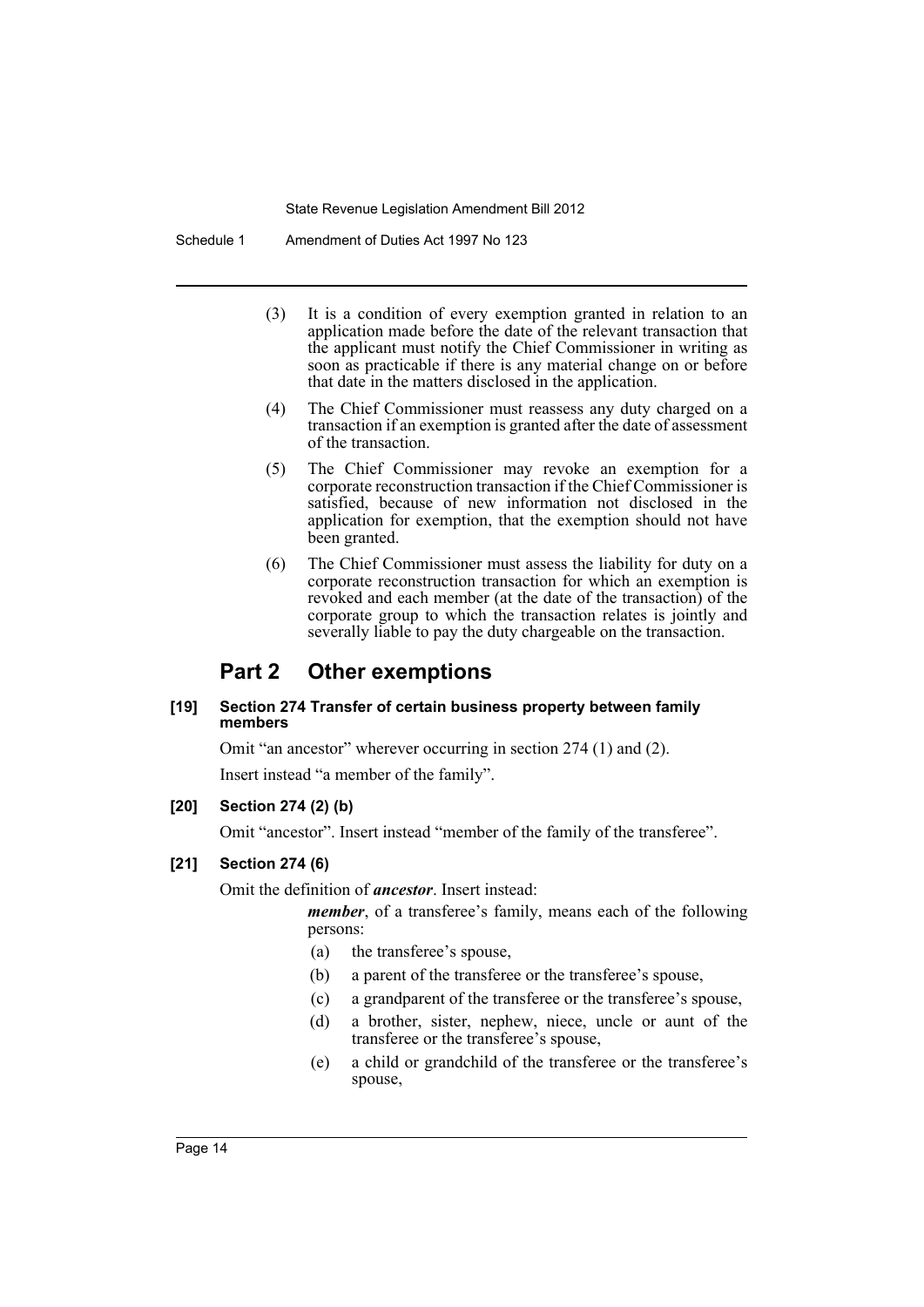Amendment of Duties Act 1997 No 123 Schedule 1

(f) the spouse of anyone mentioned in paragraph  $(b)$ ,  $(c)$ ,  $(d)$ or  $(e)$ .

*spouse* includes a former spouse, a de facto partner and a former de facto partner.

## **[22] Section 281 Corporate reconstructions**

Omit the section.

### **[23] Section 282 Mortgage-backed securities**

Insert after section 282 (4) (before the note):

(5) In this section, and in the definitions of *mortgage-backed security* and *pool of mortgages* in the Dictionary, a reference to a mortgage includes a reference to a charge.

## **[24] Section 282, note**

Omit "*Mortgage, mortgage-backed*". Insert instead "*Mortgage-backed*".

#### **[25] Section 284 Asset-backed securities**

Insert at the end of the section:

(2) In this section, *mortgage* includes a charge.

### **[26] Section 315**

Insert after section 314:

### **315 Duty exemption relating to Sydney Desalination Plant**

- (1) The Minister may, by order in writing, direct that duty is not payable by a person or body (including the Crown) in relation to any transaction, or class of transactions, specified in the order that is entered into (or proposed to be entered into) or that otherwise occurs in connection with any Government initiative relating to the Sydney Desalination Plant.
- (2) An order under this section may be made only with the concurrence of the Treasurer.
- (3) An order under this section may be made before or after the liability to pay the duty concerned arises.
- (4) An order has effect according to its terms.
- (5) The Minister must give a copy of an order under this section to the Chief Commissioner.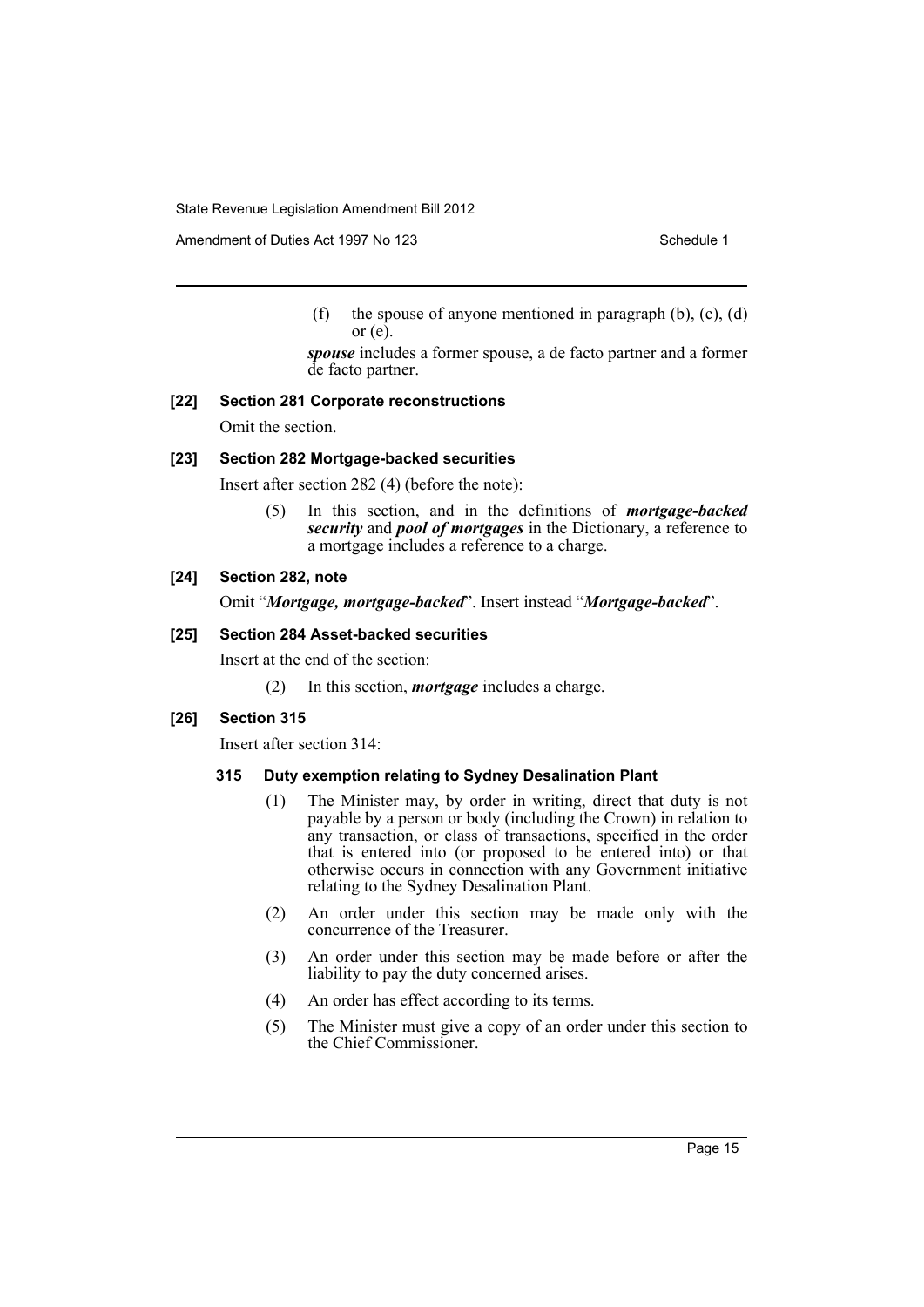Schedule 1 Amendment of Duties Act 1997 No 123

(6) In this section:

*transaction* includes any transfer of dutiable property (within the meaning of Chapter 2), acquisition of an interest in a landholder (within the meaning of Chapter 4) or other matter in respect of which, but for this section, a liability for duty would arise under this Act.

## **[27] Schedule 1 Savings, transitional and other provisions**

Insert at the end of clause 1 (1):

*State Revenue Legislation Amendment Act 2012*

Any Act that amends this Act

#### **[28] Schedule 1, Part 37**

Insert after Part 36:

## **Part 37 Provisions consequent on enactment of State Revenue Legislation Amendment Act 2012**

### **95 Definition**

In this Part:

*amending Act* means the *State Revenue Legislation Amendment Act 2012*.

#### **96 Transfers to self managed superannuation funds (section 62A)**

The amendments made to section 62A by the amending Act apply in respect of transfers or agreements to transfer that occur on or after the commencement of those amendments.

### **97 Deceased estates (section 63)**

The amendments made to section 63 by the amending Act apply to any transmission application made on or after the commencement of those amendments, even if consent of the legal personal representative concerned was given before that commencement.

#### **98 Transfers made in partial conformity with agreements (section 64C)**

Section 64C, as inserted by the amending Act, extends to transfers occurring after the commencement of that section that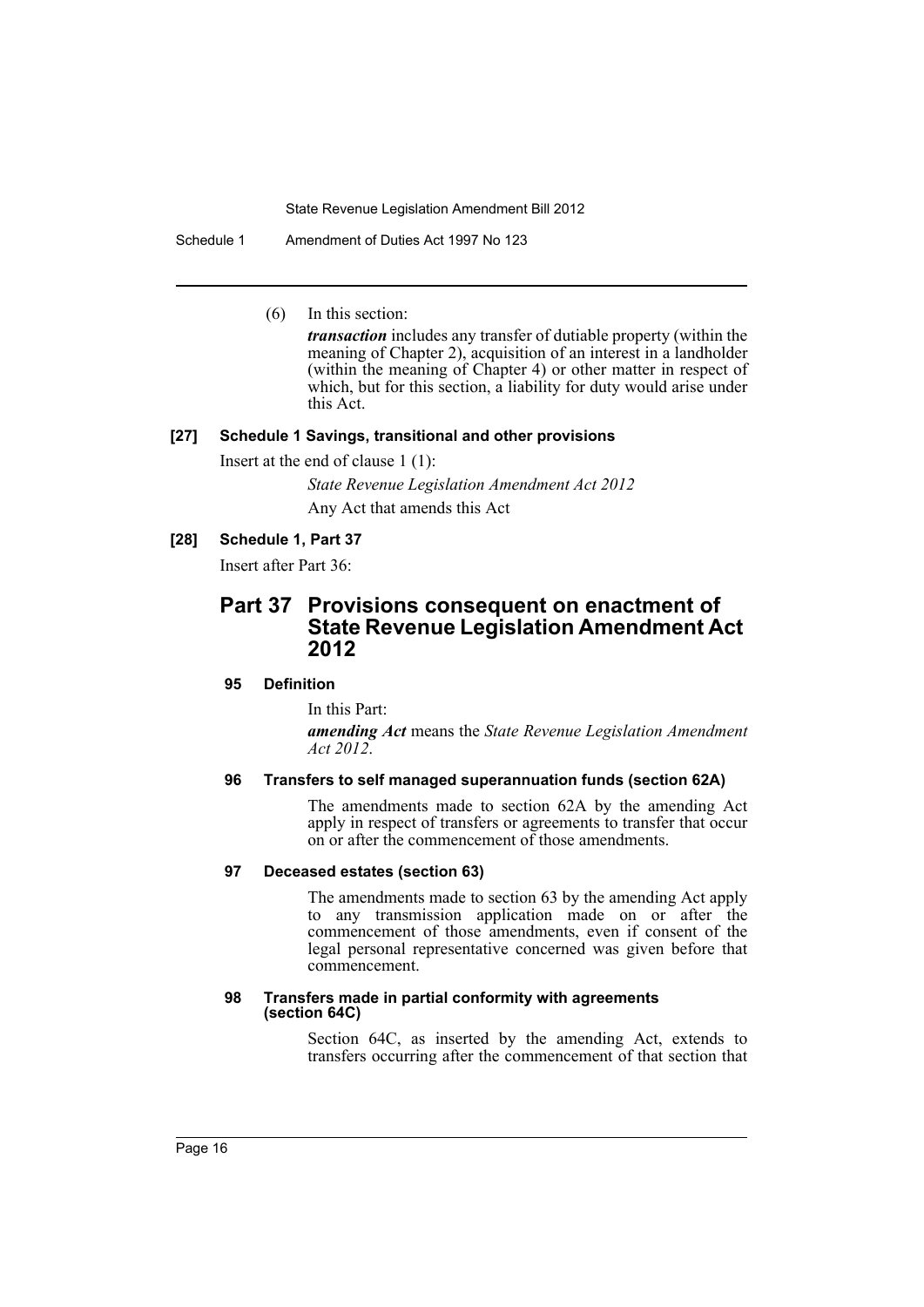Amendment of Duties Act 1997 No 123 Schedule 1

are made in partial conformity with agreements entered into before the commencement of that section.

#### **99 Transfers of superannuation interests (section 68)**

The amendment made to section 68 by the amending Act applies to dutiable transactions occurring on or after the commencement of that amendment.

#### **100 Transfers between married couple and de facto partners (Division 4, Part 8, Chapter 2)**

- (1) The provisions of Division 4 of Part 8 of Chapter 2, as inserted by the amending Act, apply to transfers of dutiable property that occur on or after the commencement of that Division, other than transfers that are made in conformity with an agreement entered into before that commencement.
- (2) Section 67, as in force before its repeal by the amending Act, continues to apply to transfers occurring after the commencement of Division 4 of Part 8 of Chapter 2 that are made in conformity with an agreement entered into before that commencement.

## **101 Inclusion of land holdings recently transferred (section 159A)**

- (1) Section 159A, as inserted by the amending Act, applies to any acquisition of an interest in a unit trust scheme, private company or listed company made on or after the commencement of that section.
- (2) However, a reference in section 159A to any period before an interest in a unit trust scheme or company is acquired excludes any part of that period occurring before the commencement of that section.

## **102 Corporate reconstructions and consolidations (Chapter 11)**

- (1) Part 1 of Chapter 11, as inserted by the amending Act, applies to transactions occurring on or after 1 July 2012, other than pre-approved transactions that occur before 1 January 2013.
- (2) Section 281, as in force immediately before its repeal by the amending Act, continues to apply:
	- (a) to pre-approved transactions that occur on or after 1 July 2012 and before 1 January 2013, and
	- (b) to transactions that occur before 1 July 2012.
- (3) For the purposes of this clause, a *pre-approved transaction* is a transaction approved in advance by the Chief Commissioner under section 281 (as in force before its repeal).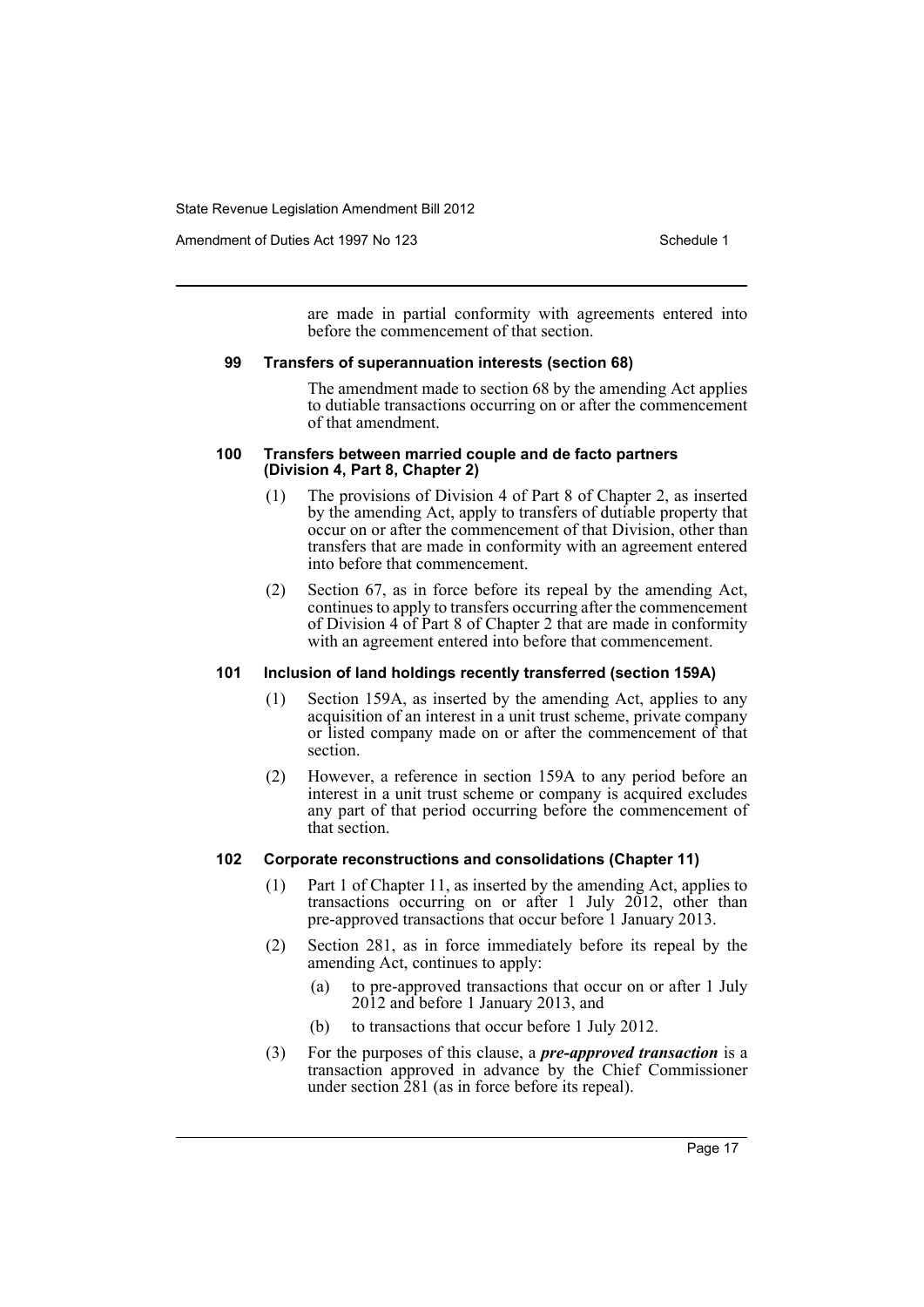Schedule 1 Amendment of Duties Act 1997 No 123

- (4) An approval given in advance by the Chief Commissioner under section 281 ceases to have effect if the relevant transaction does not occur before 1 January 2013.
- (5) Any condition imposed on an approval given by the Chief Commissioner under section 281 that requires parties to a transaction to remain members of the same corporate group ceases to have effect on 1 July 2012.

## **103 Transfers of property between family members (section 274)**

- (1) The amendments made to section 274 by the amending Act apply in respect of transactions entered into on or after the commencement of those amendments, other than any transfer of land made in conformity with an agreement for the sale or transfer of land entered into before that commencement.
- (2) Section 274, as in force immediately before the commencement of those amendments, continues to apply in respect of transfers made in conformity with agreements entered into before that commencement.

## **104 Definition of "related person"**

The amendment made by the amending Act to the definition of *related person* applies in relation to any liability for duty arising on or after the commencement of that amendment.

## **[29] Dictionary, clause 1**

Omit paragraph (a) of the definition of *related person*. Insert instead:

- (a) natural persons are related persons if:
	- (i) one is the spouse or de facto partner of the other, or
	- (ii) one is the parent, brother or sister of the other, or
	- (iii) one is the spouse, or de facto partner, of a parent, child, brother or sister of the other,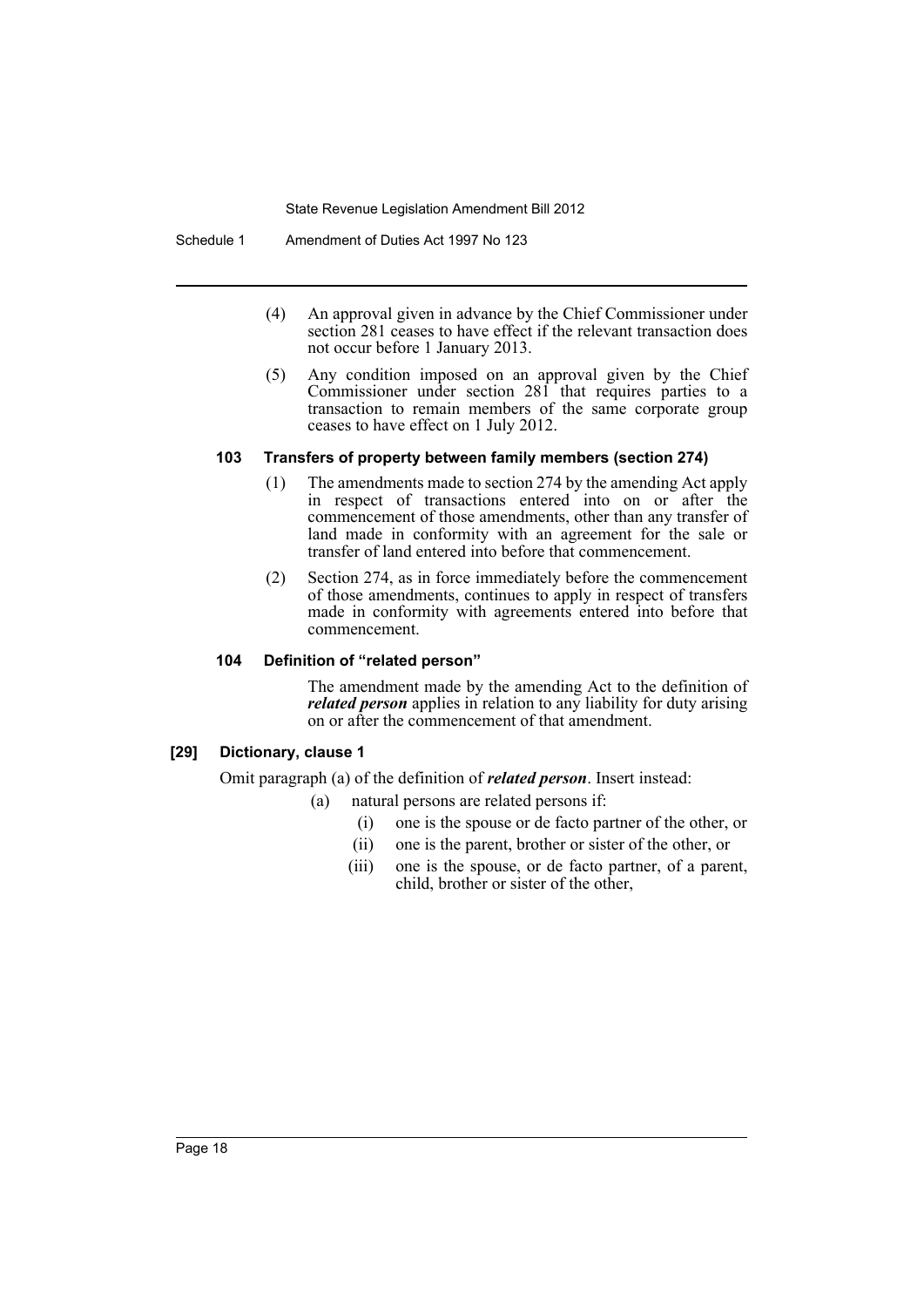Amendment of Land Tax Management Act 1956 No 26 Schedule 2

# <span id="page-20-0"></span>**Schedule 2 Amendment of Land Tax Management Act 1956 No 26**

### **[1] Section 3A Special trust—meaning**

Insert "or  $42A$ " after "section  $42$ " in section  $3A(5)(a)(i)$ .

#### **[2] Section 3B Concessional trust—meaning**

Insert "or section 52ZZZW of the *Veterans' Entitlements Act 1986* of the Commonwealth" after "Commonwealth" in section 3B (3) (a).

#### **[3] Section 3B (3) (b)**

Insert "or section 52ZZZWA of the *Veterans' Entitlements Act 1986* of the Commonwealth" after "Commonwealth".

#### **[4] Schedule 2 Savings and transitional provisions**

Insert at the end of clause 1A (1):

*State Revenue Legislation Amendment Act 2012* Any Act that amends this Act

## **[5] Schedule 2, Part 26**

Insert after Part 25:

# **Part 26 Provisions consequent on enactment of State Revenue Legislation Amendment Act 2012**

## **53 Amendment relating to special trusts**

The amendment made to section 3A by the *State Revenue Legislation Amendment Act 2012* is taken to apply to the assessment of land tax liability in respect of the 2000 land tax year and subsequent land tax years.

## **54 Amendments relating to concessional trusts**

The amendments made to section 3B by the *State Revenue Legislation Amendment Act 2012* are taken to apply to the assessment of land tax liability in respect of the 2011 land tax year and subsequent land tax years.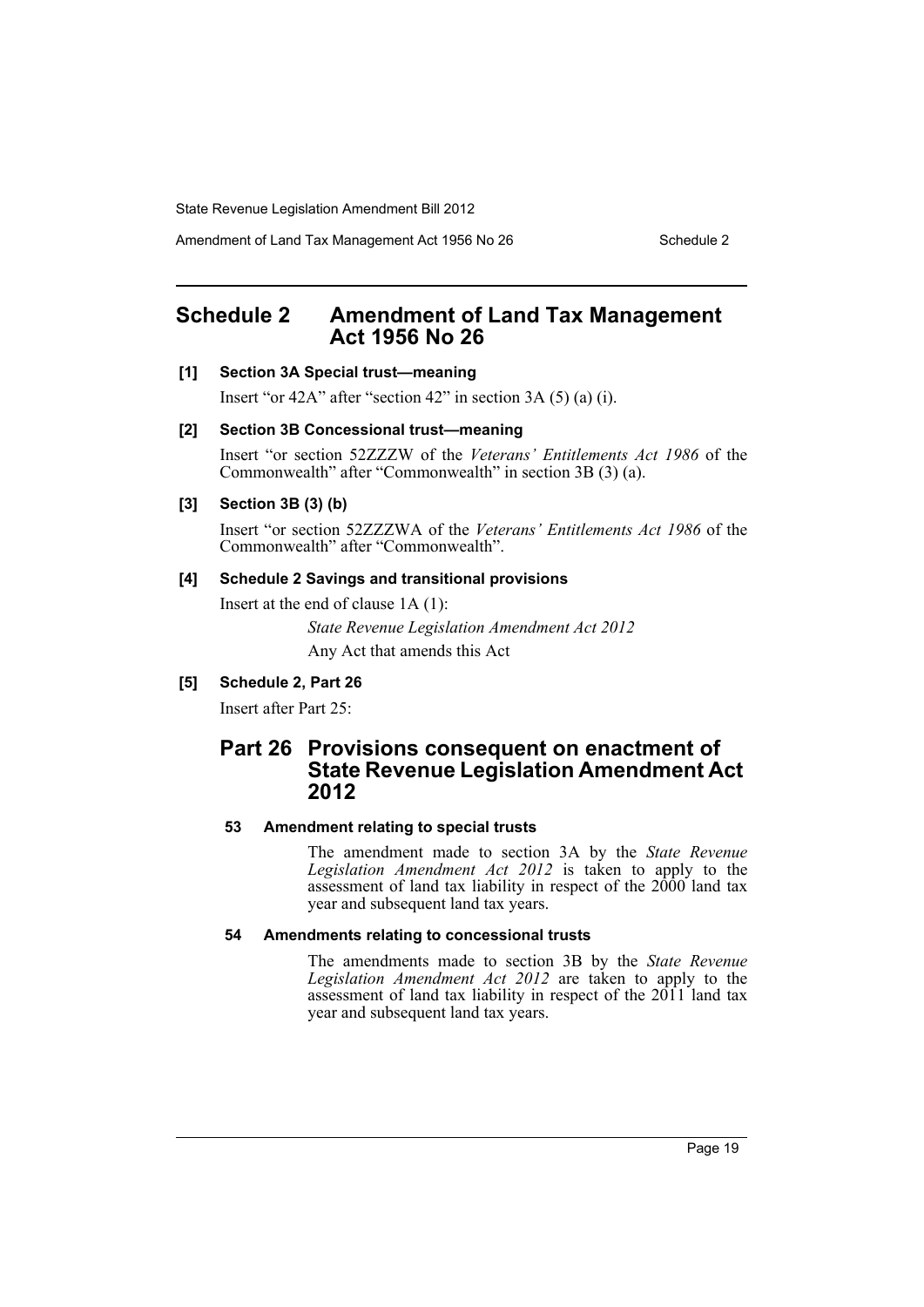Schedule 3 Amendment of Payroll Tax Act 2007 No 21

## <span id="page-21-0"></span>**Schedule 3 Amendment of Payroll Tax Act 2007 No 21**

#### **[1] Section 53 Maternity and adoption leave**

Omit section 53 (4). Insert instead:

- (4) In subsection (3):
	- (a) a reference to 14 weeks maternity leave or 14 weeks adoption leave includes a reference to an equivalent period of leave at a reduced rate of pay, and
	- (b) a reference to wages paid or payable in respect of a period of leave is a reference to the total wages that would normally have been paid or payable for that period of leave.

**Note.** For a part-time employee, the exemption may apply to wages paid or payable for maternity leave or adoption leave that extends to 28 weeks at half of the part-time rate of pay that would normally apply to the employee.

#### **[2] Schedule 2 NSW specific provisions**

Omit clause 13A (4). Insert instead:

(4) In subclause (3):

- (a) a reference to 14 weeks paternity leave includes a reference to an equivalent period of leave at a reduced rate of pay, and
- (b) a reference to wages paid or payable in respect of a period of leave is a reference to the total wages that would normally have been paid or payable for that period of leave.

**Note.** For a part-time employee, the exemption may apply to wages paid or payable for paternity leave that extends to 28 weeks at half of the part-time rate of pay that would normally apply to the employee.

#### **[3] Schedule 3 Savings, transitional and other provisions**

Insert at the end of clause 1 (1):

*State Revenue Legislation Amendment Act 2012*

Any Act that amends this Act